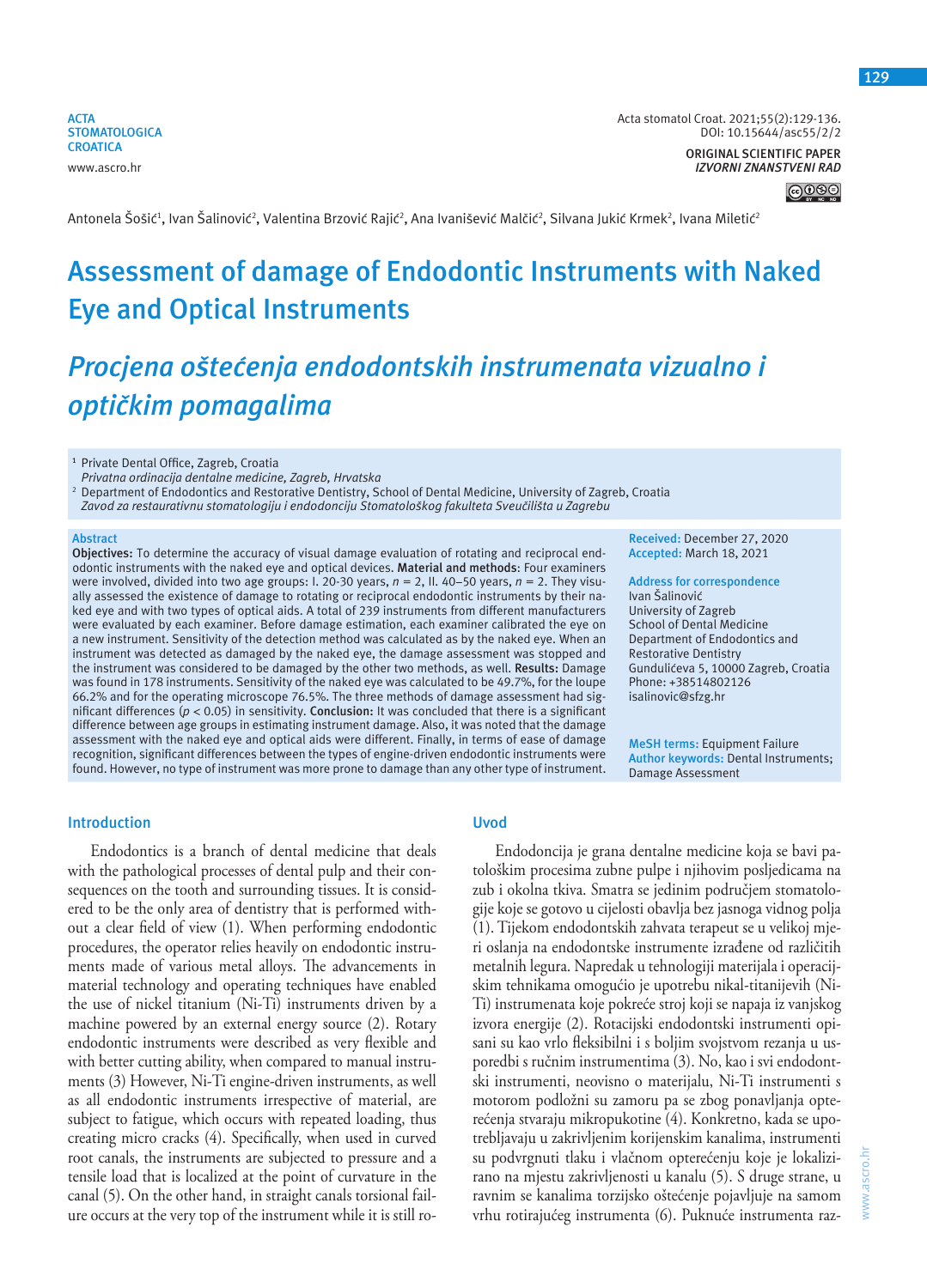tating (6). Instrument fracture is a relatively common complication in endodontic procedures. The removal of a broken instrument is extremely demanding, which makes the favorable outcome of endodontic treatment harder to achieve (7). The complication of a separated instrument in a root canal often occurs due to damaged instruments; therefore, it is important to visually inspect the instrument during the shaping procedure of multirooted teeth with complicated endodontic space anatomy. Engine-driven endodontic instruments are small and the microcracks due to fatigue are even smaller. Naturally, the question arises whether the clinician is able to see such a small damage and react in time to prevent the unwanted instrument separation.

The working fields where dental procedures are performed are relatively small and at different focal lengths, hence few optical aids have gained widespread acceptance in clinical practice (8, 9). Apart from better visualization of the working field, the optical aids can be used for better inspection of the surface of the endodontic instrument and possibly detect its damage that cannot be seen with the naked eye. Another factor that has shown to significantly influence the operator's ability to visualize objects in the working field is their eyesight, which is known to deteriorate over time (10).

The aim of this study was to evaluate the accuracy of visual damage assessment of different rotating and reciprocal endodontic instruments with the naked eye and when using optical devices.

The null hypotheses are:

- 1. There is no difference between the age groups in estimating the Ni-Ti endodontic instruments damage.
- 2. There is no significant difference in damage assessment when using the naked eye or optical aids.
- 3. Damage to instruments is equally easy to detect regardless of the type of engine-driven endodontic instrument.

## **Material and methods**

Examined instruments

The study was conducted at the School of Dental Medicine, University of Zagreb and approved by its Ethics Committee (approval number 05-PA-30-XXII-12/20). The study involved four dentists divided into two age groups:

- I. 20-30 years, *n* = 2,
- II. 40-50 years, *n* = 2

Each dentist visually assessed the existence of damage to rotating or reciprocal endodontic instruments used in shaping root canals of multirooted teeth. A total of 239 instruments from different manufacturers were estimated by each examiner. The types of instruments evaluated were: Reciproc (VDW Dental, Munich, Germany *n* = 126), ProTaper Universal (Dentsply Sirona, York, Pennsylvania, USA, *n* = 59), ProFile (Dentsply Sirona, York, Pennsylvania, USA, *n* = 15), One curve (Micro mega, Besancon, France, *n* = 13), ProTaper Next (Dentsply Sirona, York, Pennsylvania, USA, *n* = 12), ProTaper gold (Dentsply Sirona, York, Pennsylvania, USA, *n* = 2), HERO shaper (Micro mega, Besancon, France, *n* = 6), F360 (Komet Dental, Lemgo, Germany, *n* = 6). The number of times each file had been used was not remjerno je česta komplikacija u endodontskim postupcima. Njegovo uklanjanje iznimno je zahtjevno, što otežava postizanje povoljnog ishoda endodontskog liječenja (7). Puknuće u korijenskom kanalu često se događa zbog oštećenih instrumenata i zato je važno vizualno pregledati svaki instrument tijekom postupka instrumentacije kanala sa složenom anatomijom endodontskog prostora. Strojni su endodontski instrumenti mali, a mikropukotine zbog zamora još su manje. Naravno, postavlja se pitanje je li kliničar u stanju vidjeti tako mala oštećenja i reagirati na vrijeme kako bi spriječio neželjeno puknuće instrumenata.

Područja rada stomatoloških zahvata razmjerno su mala i imaju različite žarišne duljine i zato je malo optičkih pomagala široko prihvaćeno u kliničkoj praksi (8, 9). Uz bolju vizualizaciju radnog polja, optička pomagala mogu se koristiti za bolji pregled površine endodontskog instrumenta i eventualno otkrivanje njegovih oštećenja koja se ne mogu vidjeti okom. Još jedan čimbenik značajno utječe na sposobnost operatera da vizualizira predmete u radnom polju – to je vid za koji se zna da se s vremenom pogoršava (10).

Cilj ovog istraživanja bio je odrediti točnost procjene oštećenja različitih rotacijskih i recipročnih endodontskih instrumenata samo okom i s pomoću optičkih pomagala.

Nulte hipoteze su:

- 1. ne postoji razlika između dobnih skupina u procjeni oštećenja na nikal-titanijevim endodontskim instrumentima
- 2. nema značajne razlike u procjeni oštećenja samo okom ili optičkim pomagalima
- 3. oštećenja je jednako lako otkriti bez obzira na vrstu strojnoga endodontskog instrumenta.

#### **Materijal i metode**

Pregledavani instrumenti

Istraživanje je provedeno na Stomatološkom fakultetu Sveučilišta u Zagrebu, a odobrilo ga je Etičko povjerenstvo (broj odobrenja 05-PA-30-XXII-12/20). U istraživanju su sudjelovala četiri doktora dentalne medicine podijeljena u dvije dobne skupine:

- I. od 20 do 30 godina *n* = 2
- II. od 40 do 50 godina *n* = 2.

Svaki je stomatolog vizualno procijenio postoje li oštećenja na rotacijskim ili recipročnim endodontskim instrumentima koji se koriste u oblikovanju korijenskih kanala višekorijenskih zuba. Svaki je pregledao je ukupno 239 instrumenata različitih proizvođača. Vrste ocjenjivanih instrumenata bile su: Reciproc (VDW Dental, München, Njemačka, n = 126), ProTaper Universal (Dentsply Sirona, York, Pennsylvania, SAD, n = 59), ProFile (Dentsply Sirona, York, Pennsylvania, SAD, n = 15), One Curve (Micro mega, Besancon, Francuska, n = 13), ProTaper Next (Dentsply Sirona, York, Pennsylvania, SAD, n = 12), ProTaper Gold (Dentsply Sirona, York, Pennsylvania, SAD, n = 2 ), HERO Shaper (Micro mega, Besancon, Francuska, n = 6), F360 (Komet Dental, Lemgo,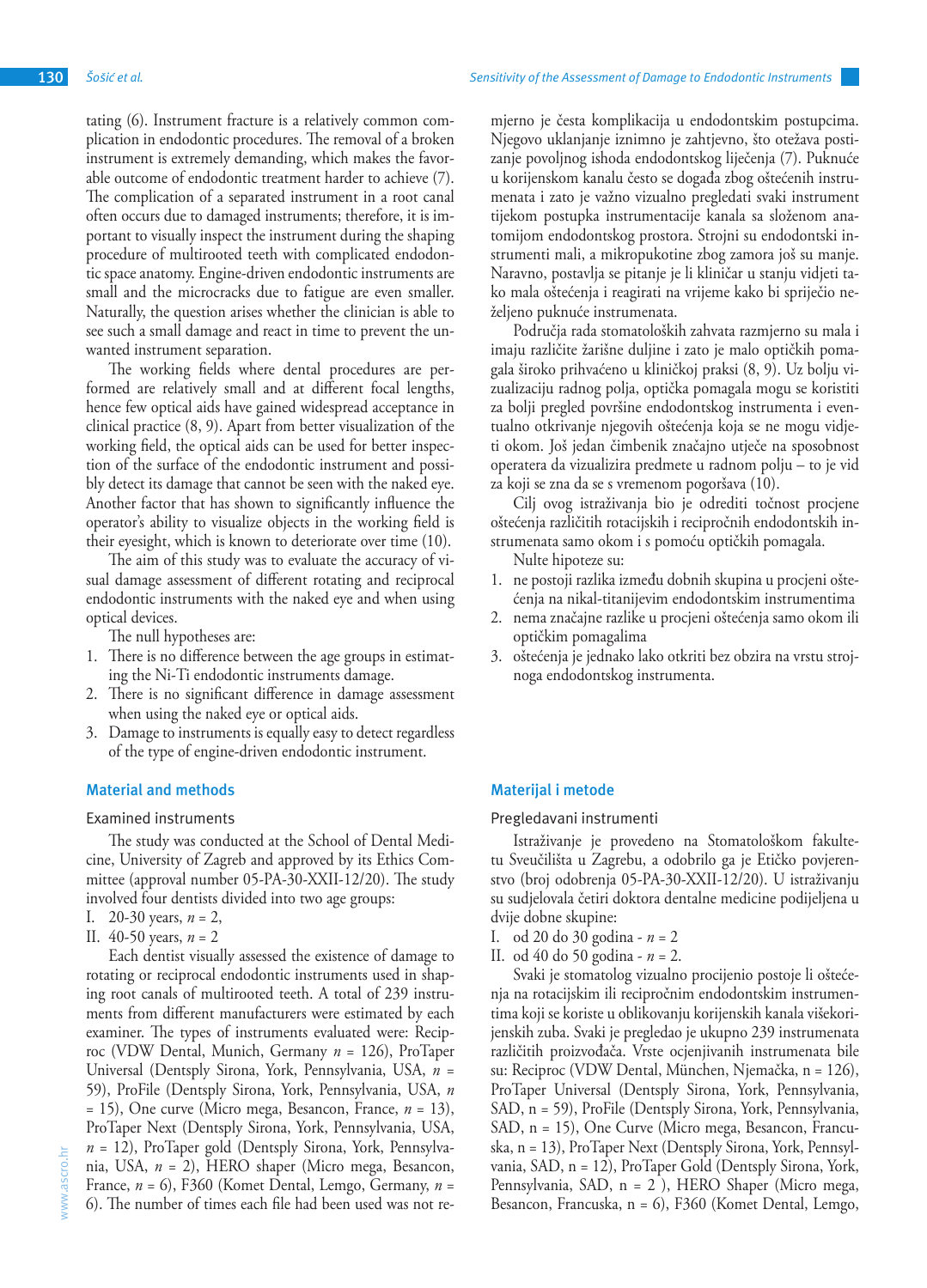corded. The examined instruments were discarded by different operators because of a perceived decrease in cutting efficiency; fracture; or any defects observed by the naked eye, such as unwinding, curving or bending. All files were cleaned by an ultrasonic cleaner and sterilized in an autoclave before inspection.

## Means of examination

Before damage estimation, each examiner calibrated the eye on a new instrument. The instruments were first inspected without optical aids, with freedom of choice of the eye-toobject distance, i.e. focal length illuminated by the light from the work unit (KaVo LUX™ 540 LED, Biberach, Germany). Subsequently, the damaged instruments were selected. Instruments categorized as undamaged by the naked eye were further observed by the Keplerian loupe system (EyeMag Pro S, Zeiss, Oberkochen, Germany) at a magnification of 4.3× and a distance of 400 mm from the object with illumination from the work unit. The damaged instruments noticed by the loupe system were again indicated as damaged. The instruments that appeared undamaged by the loupe system were further observed under an operating microscope (Zeiss Extaro 300, Oberkochen, Germany), at a magnification of 4×, a distance of 250 mm and integrated light (Figure 1). Damaged instruments were singled out in the group where the damage was detected under the operating microscope. All examiners were familiar with the use of loupes and microscopes. They were allowed to use their personal corrective glasses to compensate for visual defects while assessing instrument damage. An instrument was considered damaged if at least one examiner detected it using any method. Within the limitations of this study, instruments categorized as undamaged by all examiners and by all optical methods were not included in the statistical analysis. Damage was found in 178 instruments. Sensitivity analysis of various damage detection methods was performed on these samples.

### Statistical data analysis

The sensitivity of each detection method was then evaluated using detection by each of the methods (naked eye, loupe and the microscope) by each individual evaluator as a binary variable: the differences between the variables were then evaluated using the non-parametric McNemar test for related samples, while the differences between instrument and evaluator groups were tested using the non-parametric Mann-Whitney U test for independent samples. The significance level was set at 0.05 and all analyses were made using SPSS software (Release 20.0.0, by IBM SPSS Statistics).

Njemačka, n = 6). Nije zabilježeno koliko je puta pojedini instrument bio upotrijebljen. Ispitivači nisu uzeli u obzir instrumente na kojima su uočili smanjenu učinkovitost rezanja, puknuća, ili bilo koji nedostatak uočen golim okom, poput odmotavanja, zakrivljenosti ili savijanja. Svi su odabrani instrumenti prije inspekcije očišćeni u ultrazvučnoj kupki i sterilizirani u autoklavu.

#### Način ispitivanja

Prije procjene oštećenja svaki je ispitivač kalibrirao oko na novom instrumentu. Instrumenti su najprije pregledani bez optičkih pomagala, uz slobodan izbor udaljenosti između oka i predmeta, tj. žarišne duljine, a bili su osvijetljeni svjetlošću radne jedinice (KaVo LUX ™ 540 LED, Biberach, Njemačka). Nakon toga odabrani su oštećeni instrumenti. Oni koji su okom kategorizirani kao neoštećeni, dodatno su promatrani sustavom Keplerian lupe (EyeMag Pro S, Zeiss, Oberkochen, Njemačka) u povećanju od 4,3 × i udaljenosti od 400 mm od objekta, uz osvjetljenje radne jedinice. Instrumenti koji su se pod povećalima pokazali manjkavi ponovno su označeni kao oštećeni, a oni koji su se činili neoštećenima promatrani su operacijskim mikroskopom (Zeiss Extaro 300, Oberkochen, Njemačka) uz povećanje od 4 ×, udaljenost od 250 mm i integriranu svjetlost (slika 1.). Oštećeni instrumenti izdvojeni su u skupinu u kojoj je oštećenje otkriveno operacijskim mikroskopom. Svi ispitivači dobro su rukovali povećalima i mikroskopom. Mogli su se koristiti svojim korektivnim naočalama kako bi nadoknadili eventualne nedostatke vida tijekom procjene oštećenja instrumenta. Instrument se smatrao oštećenim ako ga je barem jedan ispitivač tako označio bilo kojom metodom. Unutar ograničenja ove studije instrumenti koje su svi ispitivači kategorizirali kao neoštećene i poslije uporabe svih optičkih metoda, nisu bili uključeni u statističku analizu. Oštećenja su pronađena na 178 instrumenata. Na tim je uzorcima provedena analiza osjetljivosti različitih metoda otkrivanja oštećenja.

#### Statistička analiza podataka

Osjetljivost svake metode detekcije procijenjena je kao binarna varijabla nakon što je svaki ispitivač primijenio sve metode (samo okom, povećalom i mikroskopom): razlike između varijabli zatim su procijenjene neparametrijskim McNemarovim testom za zavisne uzorke, a razlike između skupina instrumenata i ispitivača testirane su s pomoću neparametrijskog Mann-Whitneyjeva U-testa za nezavisne uzorke. Razina značajnosti postavljena je na 0,05 i sve su analize učinjene u softveru SPSS (izdanje 20.0.0, IBM SPSS Statistics).



Figure 1 An instrument under a microscope **Slika 1.** Instrument pod mikroskopom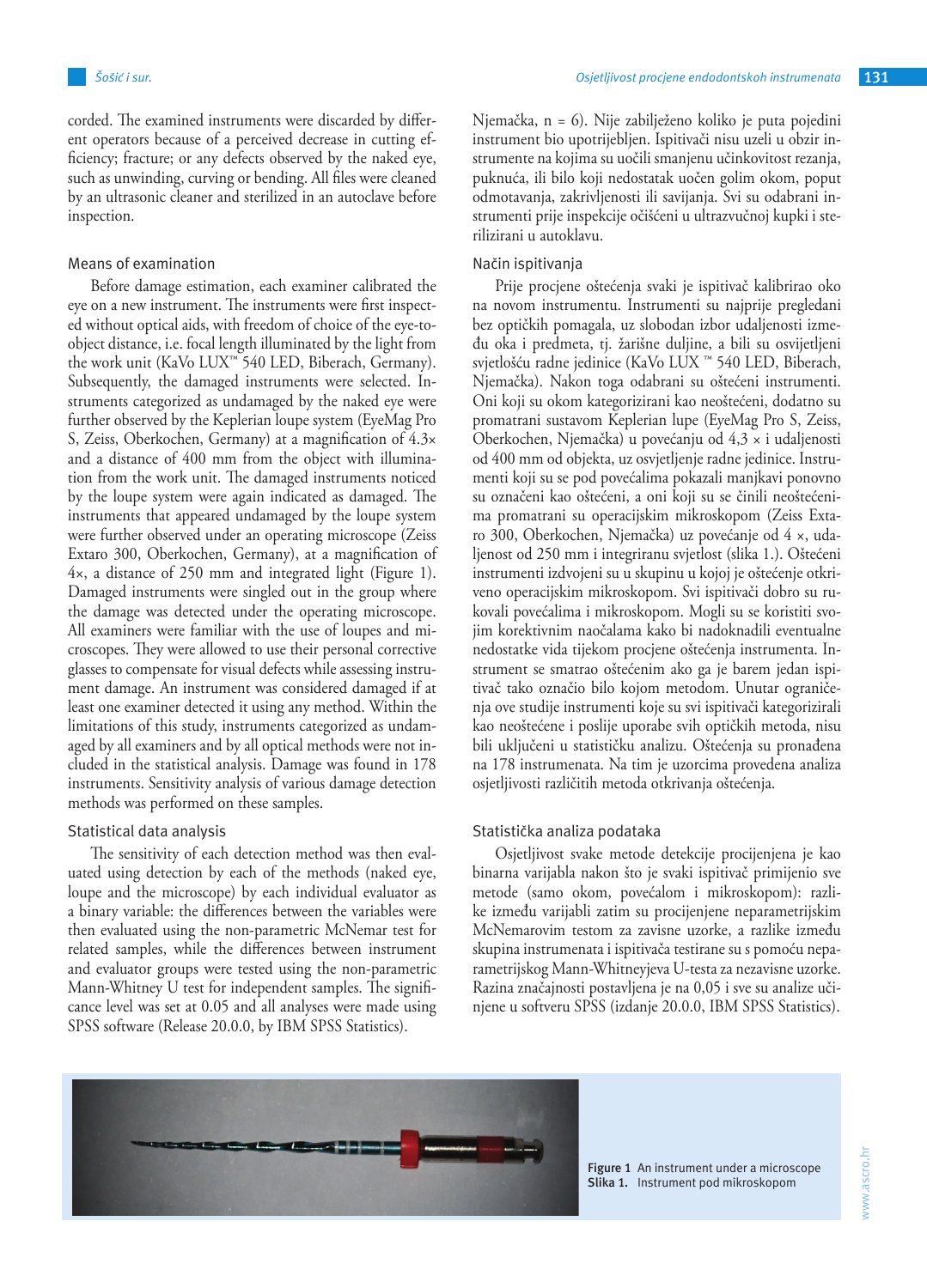Of the 239 instruments included in the study, 61 (25.52%) were excluded from sensitivity of damage assessment method analysis since all four examiners agreed they were undamaged. For the instruments included in the analysis of the assessment method, at least one examiner had to record damage by any one of the three optical methods used in the study: the naked eye, loupe system, and operating microscope. The total number of samples included was 178. Descriptive statistics for the two groups of examiners are given in Table 1.

When calculating the sensitivity of the damage assessment method, we considered that damage visible under the magnifying glass (the loupe) would also be visible by the naked eye. By the same concept, damage visible under the microscope would also be visible under the magnifying glass and by the naked eye. Sensitivity of the naked eye was calculated to be 49, 7%, for the loupe 66.2% and for operat-

#### **Rezultati**

Od 239 instrumenata uključenih u studiju, 61 (25,52 %) isključen je iz analize osjetljivosti metode procjene oštećenja jer su se sva četiri ispitivača složila da nisu oštećeni. Za instrumente uključene u analizu metode procjene barem je jedan ispitivač morao zabilježiti oštećenje bilo kojom od triju optičkih metoda korištenih u istraživanju: samo okom, sustavom povećala i operacijskim mikroskopom. Ukupan broj obuhvaćenih uzoraka bio je 178. Opisni statistički podatci za dvije skupine ispitivača nalaze se u tablici 1.

Pri izračunavanju osjetljivosti metode procjene oštećenja smatrali smo da će oštećenja vidljiva pod povećalom (lupom) biti vidljiva i okom. Prema istom konceptu, oštećenja vidljiva pod mikroskopom bila bi uočena i pod povećalom i samo okom. Izračunato je da je osjetljivost okom 49,7 %, za povećalo iznosi 66,2 %, a za operacijski mikroskop 76,5 %. Tri metode procjene štete značajno su se razlikovale (p < 0,05) u osjetljivosti (tablica 2.).

**Table 1** Number and percentages of engine-driven endodontic instruments for which damage was not recorded or was recorded by microscope, loupe or the naked eye. Examiners were divided into two age groups: age group I (20-30 years) and age group II (40-50 years).

**Tablica 1.** Broj i postoci endodontskih instrumenata na motorni pogon kod kojih oštećenje nije zabilježeno ili je zabilježeno mikroskopom, lupom ili golim okom. Ispitivači su bili podijeljeni u dvije dobne skupine: dobna skupina I (20-30 godina) i dobna skupina II (40-50 godina).

|                              | Age group I | Age group II | All examiners |
|------------------------------|-------------|--------------|---------------|
| Damage not recorded          | 73 (21%)    | 94(26%)      | 167(23%)      |
| Damage recorded under OM     | 29(8%)      | 45(13%)      | 74(10%)       |
| Damage recorded under loupe  | 47(13%)     | $70(20\%)$   | $117(16\%)$   |
| Damage recorded by naked eye | 207(58%)    | $147(41\%)$  | 354(50%)      |
| Total                        | 356(100%)   | 356(100%)    | 712(100%)     |

**Table 2** Sensitivity of methods of damage assessment and confidence intervals for all examiners. The difference between the methods of damage assessment was statistically significant (*p* < 0.05) (McNemar Test).

**Tablica 2.** Osjetljivost metoda procjene štete i intervali pouzdanosti za sve ispitivače. Razlika između metoda procjene štete bila je statistički značajna (p <0,05) (McNemar test).

| <b>Method</b>                                                                                                                                                                                                                                                       | <b>Sensitivity</b> | CI 95%        |
|---------------------------------------------------------------------------------------------------------------------------------------------------------------------------------------------------------------------------------------------------------------------|--------------------|---------------|
| Naked eye <sup>1</sup>                                                                                                                                                                                                                                              | 49.7%              | $46.1 - 53.4$ |
| Loupe <sup>2</sup>                                                                                                                                                                                                                                                  | 66.2%              | 62.5-69.6     |
| Operating microscope <sup>3</sup>                                                                                                                                                                                                                                   | 76.5%              | 73.3-79.6     |
| Invisible                                                                                                                                                                                                                                                           | 23.5%              | $20.4 - 26.7$ |
| Total                                                                                                                                                                                                                                                               | 100.0%             |               |
| $1 \t1 \t1 \t1 \t1 \t1 \t0$<br>$\blacksquare$ is a set of the set of the set of the set of the set of the set of the set of the set of the set of the set of the set of the set of the set of the set of the set of the set of the set of the set of the set of the | COOL LEAT          | $\sim$ 1 1    |

 $^{\rm 1}$  the methods with a different number are significantly different by sensitivity from each other, p<0,001, McNemar test for related samples • xxx xxx

**Table 3** Sensitivity of noticing the damage between age groups. The difference between the methods of damage assessment was statistically significant (*p* < 0.05).

|  |  |  | Tablica 3. Osjetljivost uočavanja štete između dobnih skupina. Razlika između metoda procjene štete bila je statistički značajna (p <0,05). |  |
|--|--|--|---------------------------------------------------------------------------------------------------------------------------------------------|--|
|--|--|--|---------------------------------------------------------------------------------------------------------------------------------------------|--|

| Method                                                            | <b>Sensitivity</b><br>Age group I | Sensitivity<br>Age group II | $P$ value*  |
|-------------------------------------------------------------------|-----------------------------------|-----------------------------|-------------|
| Naked eve                                                         | 58.1%                             | 41.3%                       | ${}< 0.001$ |
| Loupe                                                             | 71.3%                             | 61.0%                       | 0.003       |
| Microscope                                                        | 79.5%                             | 73.6%                       | 0.063       |
| Invisible                                                         | 20.5%                             | 26.4%                       | 0.063       |
| Total                                                             | 100.0%                            | 100.0%                      |             |
| $\mathbf{u}$ <b>1</b> $\mathbf{r}$ <b>11771</b> $\mathbf{r}$<br>T |                                   |                             |             |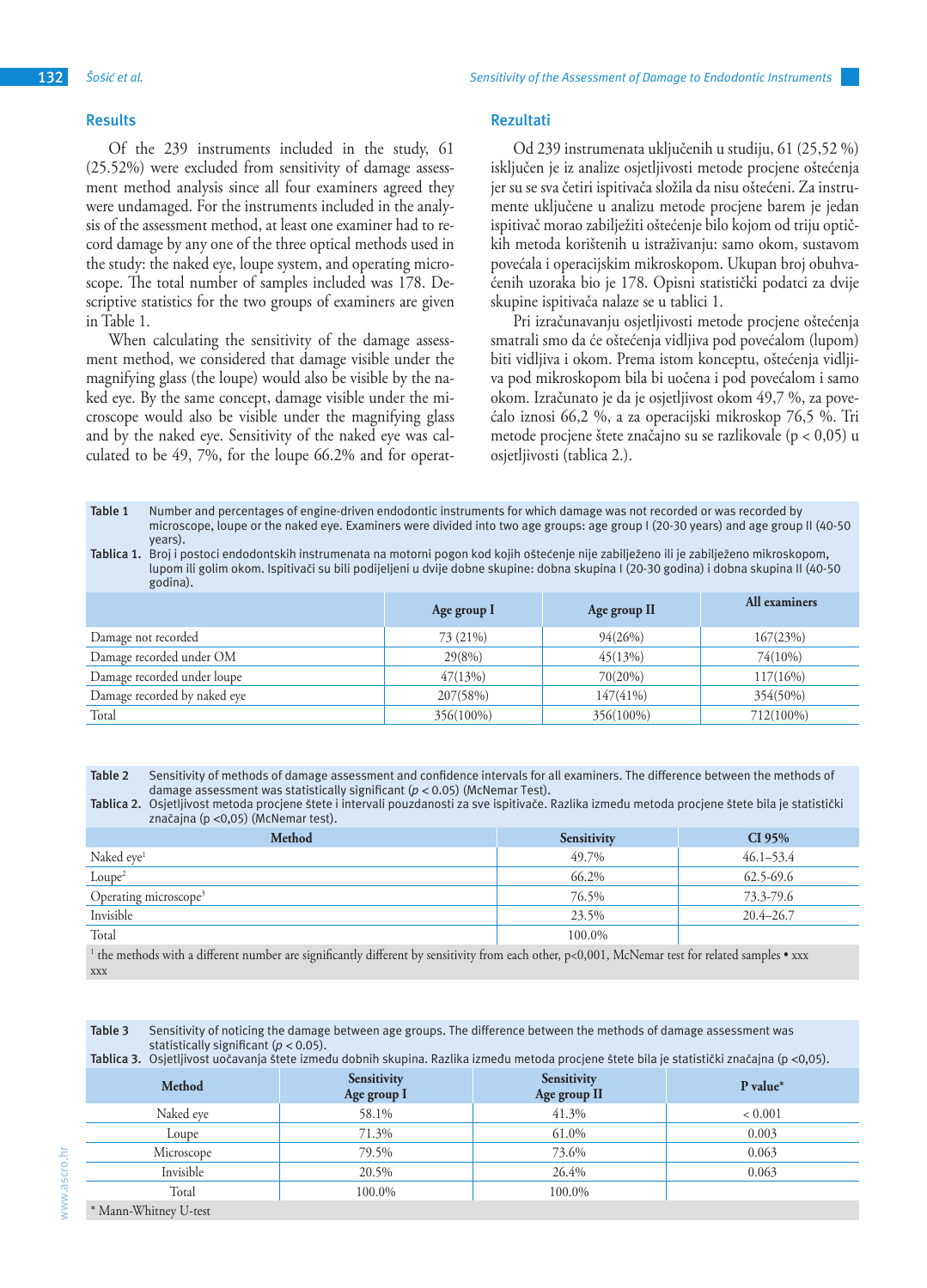| <b>Sensitivity</b>                                                                                                                                                                                                                                                                                                                              | Conventional | M-wire | C-wire | Conv. vs.<br>$M$ -wire* | Conv. vs.<br>$C$ -wire* | M-wire vs.<br>$C$ -wire* |
|-------------------------------------------------------------------------------------------------------------------------------------------------------------------------------------------------------------------------------------------------------------------------------------------------------------------------------------------------|--------------|--------|--------|-------------------------|-------------------------|--------------------------|
| Visible by naked eye                                                                                                                                                                                                                                                                                                                            | 54.5%        | 45.1%  | 48.1%  | 0.017                   | 0.392                   | 0.683                    |
| Visible under loupe                                                                                                                                                                                                                                                                                                                             | 71.5%        | 60.4%  | 71.2%  | 0.003                   | 0.956                   | 0.137                    |
| Visible under microscope                                                                                                                                                                                                                                                                                                                        | 83.0%        | 70.9%  | 76.9%  | 0.003                   | 0.295                   | 0.366                    |
| Invisible                                                                                                                                                                                                                                                                                                                                       | 17.0%        | 29.1%  | 23.1%  | 0.003                   | 0.29372                 | 0.366                    |
| Total                                                                                                                                                                                                                                                                                                                                           | 100.0%       | 100.0% | 100.0% |                         |                         |                          |
| $\mathcal{L}$ 1 $\mathbf{I}$ $\mathbf{I}$ $\mathbf{I}$ $\mathbf{I}$ $\mathbf{I}$ $\mathbf{I}$ $\mathbf{I}$ $\mathbf{I}$ $\mathbf{I}$ $\mathbf{I}$ $\mathbf{I}$ $\mathbf{I}$ $\mathbf{I}$ $\mathbf{I}$ $\mathbf{I}$ $\mathbf{I}$ $\mathbf{I}$ $\mathbf{I}$ $\mathbf{I}$ $\mathbf{I}$ $\mathbf{I}$ $\mathbf{I}$ $\mathbf{I}$ $\math$<br><b>TT</b> |              |        |        |                         |                         |                          |

**Table 4** Sensitivity of all optical methods in noticing the damage when comparing conventional wire to M-wire instruments. **Tablica 4.** Osjetljivost svih optičkih metoda u uočavanju oštećenja prilikom usporedbe konvencionalne žice s instrumentima s M-žicom.

\* Mann-Whitney U-test

**Table 5** Comparison of visible damage on Protaper Universal and Reciproc, the most numerous representatives of conventional and M-wire instruments.

| Tablica 5. Usporedba vidljivih oštećenja na Protaper Universal i Reciproc, najbrojnijim predstavnicima konvencionalnih i M-žičanih |  |  |
|------------------------------------------------------------------------------------------------------------------------------------|--|--|
| instrumenata.                                                                                                                      |  |  |
|                                                                                                                                    |  |  |

| <b>Sensitivity</b>         | <b>ProTaper Universal</b> | Reciproc |          |
|----------------------------|---------------------------|----------|----------|
| Visible by naked eye       | 52.9%                     | 43.2%    | $0.033*$ |
| Visible under loupe        | 68.6%                     | 58.8%    | $0.025*$ |
| Visible under microscope   | 82.4%                     | 69.3%    | $0.001*$ |
| Invisible                  | 17.6%                     | 30.7%    | $0.001*$ |
| Total                      | 100.0%                    | 100.0%   |          |
| $\sqrt{1}$ $\sqrt{1}$<br>T |                           |          |          |

\* Mann-Whitney U-test

ing microscope 76.5%. The three methods of damage assessment differed significantly  $(p < 0.05)$  in sensitivity (Table 2).

In order to compare the sensitivity between the younger and older examiners, it was found that the younger examiners were more sensitive to noticing damage by the naked eye and by the loupe (Table 3).

A further analysis of the instruments was divided into groups according to the type of wire, i.e. heat treatment procedures, to which Ni-Ti alloys had been subjected. The conventional wires ( $n = 72$ ), M-wire ( $n = 91$ ) and C-wire ( $n =$ 13) were included for further analysis. The gold heat treated group was excluded from further analysis due to a small sample size  $(n = 2)$ .

It was shown that a significantly greater percentage of damage to conventional instruments was visible by any optical method compared to the M-wire instruments (Table 4). Similar results were obtained when ProTaper Universal and Reciproc instruments were compared, as representatives of the two groups. It was again shown that sensitivity to damage assessment was significantly greater in the case of Pro Taper instruments by all methods ( $p < 0.05$ ) (Table 5).

#### **Discussion**

The present study determined the sensitivity of the naked eye, a loupe and an operating microscope in assessing the damage to engine-driven endodontic instruments. Generally, there were three principal advantages of magnifying loupes: compensation for presbyopia, ergonomic and optical benefits (11). A study by Eichenberger et al. (8) found that the visual acuity can be improved by 250–961% by the use of magnification devices, independent of age and natural visual acuity. This hypothesis was consistent with our experiments. The sensitivity of the microscope was greater compared with

Uspoređivanjem osjetljivosti između mlađih i starijih ispitivača ustanovljeno je da su mlađi osjetljiviji na uočavanje oštećenja samo okom i povećalom (tablica 3.).

Daljnja analiza instrumenata podijeljena je u skupine prema vrsti materijala, tj. prema postupcima toplinske obrade kojima su bile podvrgnute Ni-Ti legure. Konvencionalni instrumenti (n = 72), M-wire (n = 91) i C-*wire* (n = 13) uključeni su u daljnju analizu. *Gold heat* skupina izuzeta je iz daljnje analize zbog malog uzorka (n = 2).

Dokazano je da je bilo kojim optičkim postupkom vidljiv znatno veći postotak oštećenja na konvencionalnim instrumentima u usporedbi s M-*wire* instrumentima (tablica 4.). Slični rezultati dobiveni su usporedbom instrumenata Pro-Taper Universal i Reciproc, kao predstavnika dviju skupina. Ponovno se pokazalo da je osjetljivost procjene oštećenja bila znato veća u slučaju Pro Taper instrumenata i to svim metodama. (p < 0,05) (tablica 5.).

## **Rasprava**

U ovom istraživanju proučavala se osjetljivost oka, povećala i operacijskog mikroskopa u procjeni oštećenja strojnih endodontskih instrumenata. Općenito su tri glavne prednosti povećala kompenzacija kratkovidnosti te ergonomske i optičke prednosti (11). Istraživanjem Eichenbergera i suradnika (8) utvrđeno je da se oštrina vida može poboljšati za 250 do 961 % upotrebom uređaja za povećanje, neovisno o dobi i prirodnoj oštrini vida. Ta je hipoteza u skladu s našim eksperimentom. Osjetljivost mikroskopa veća je od povećala čak i pri usporedivim čimbenicima povećanja. To se može objasni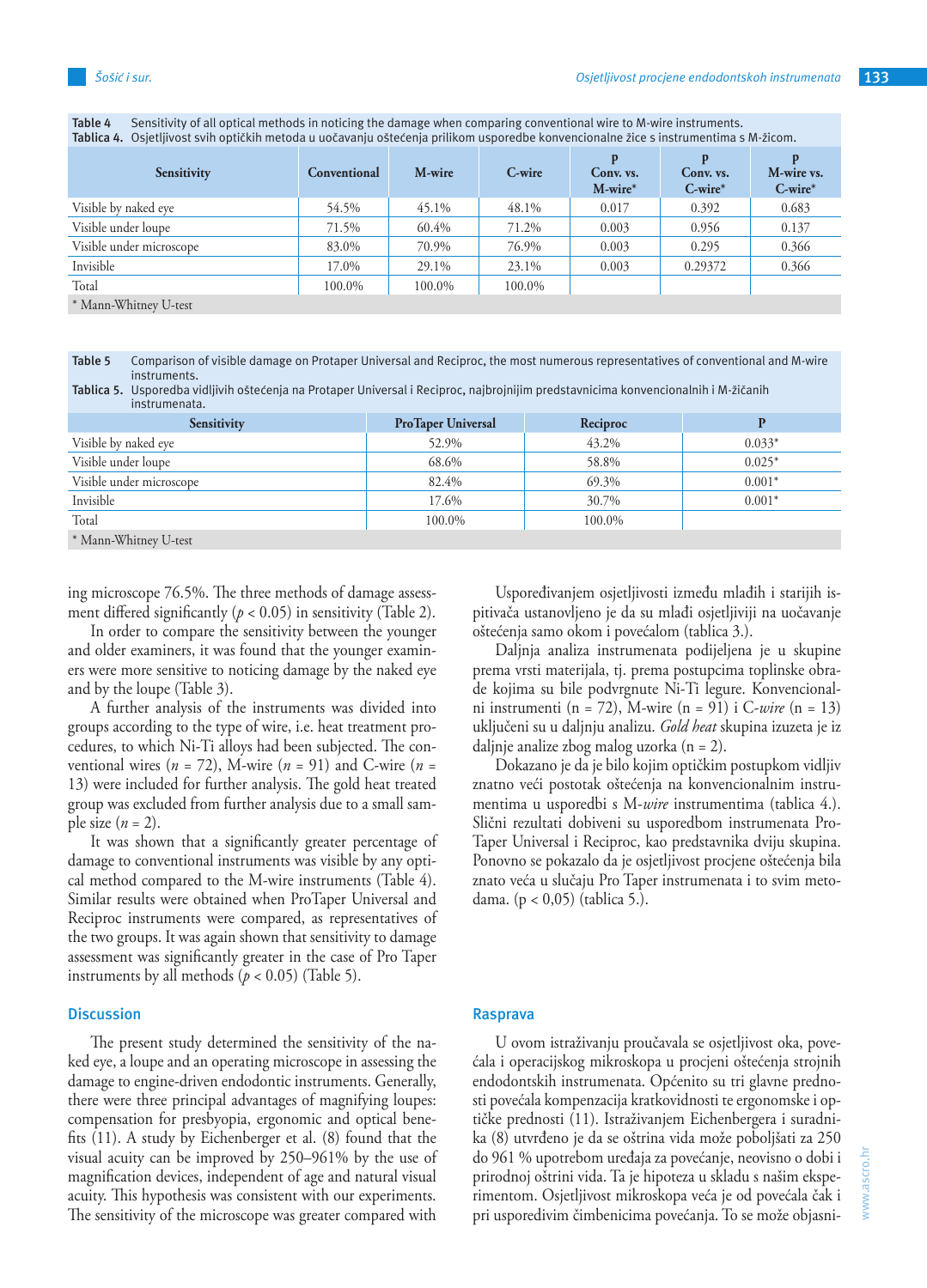loupes even at comparable magnification factors. This can be explained by a greater angle between the two optical beams and the static position of the microscope, offsetting any disturbances caused by head movements (8, 12).

We focused on the sensitivity of the eye in evaluating any possible damage to endodontic files that had previously been used in endodontic treatment. We have shown that sensitivity of the eye alone is 49.7%, thus showing that the eye alone detects, on average, about half of damage. Therefore, the other half of it remains unrevealed unless optical aids are used. These findings corroborate the study of Stapan (13). It has been observed that fracture of Ni-Ti files can occur with little or no visible evidence of accompanying plastic deformation or, in other words, permanent change of its shape (14, 15). Such a situation could possibly lead to repeated use of a damaged instrument, thus increasing the risk of instrument separation when endodontic procedures are performed.

Some examiners had better visual acuity by their naked eye. This could be due to the examiner's age (10). The first group was made of younger assessors. They were able to notice damage by their naked eye with significantly improved astuteness. On the other hand, the older group of examiners benefited more from the use of optical aids. Consequently, the second null-hypothesis has been rejected.

Instrument observation conditions are another important factor. Our experiments were performed during the day and the light from the work unit was used.

As mentioned, the sensitivity of the magnifying glass measurement was 66.2%, while the sensitivity of the microscope measurement was 76.5%. The difference between these methods was statistically significant ( $p < 0.05$ ), between the sensitivity of the measurement of the eye, magnifying glass and microscope. It is questionable whether this is clinically relevant since it is subjective: it depends on the values considered to be "good enough", determined by the level of risk associated with a false negative result. Within the limitations of this study, we have obtained no false positive results.

As far as the type of alloy is concerned, the Ni-Ti alloy was introduced for instrumentation in curved canals, mostly because of their shape memory property associated with temperature changes (16). In addition, they increase the speed of the endodontic procedures, allowing the dentist to invest more time into the irrigation (17). The most visible damages were found on M-wires. The difference was statistically significant ( $p < 0.05$ ) for conventional materials compared to M-wire, while the differences between the C-wire and conventional materials as well as the C-wire and M-wire were not statistically significant. It should be noted that the number of samples for the C-wire was relatively small (*n* = 52), which affects the power of testing, but the values for the Cwire are between those of the M-wire and conventional ones. The difference by each method is statistically significant between the two most commonly used instruments in the experiment, Protaper Universal and Reciproc, which does not mean that one material is more prone to damage than the other. In other words, a higher percentage of damage to the Protaper Universal instruments was optically noticeable compared to Reciproc.

ti većim kutom između dviju optičkih zraka i statičnim položajem mikroskopa koji ublažava sve smetnje prouzročene pokretima glave (8, 12).

Usredotočili smo se na osjetljivost oka u procjeni eventualnih oštećenja endodontskih instrumenata koji su se već prije upotrebljavali u liječenju. Dokazana je osjetljivost oka od 49,7 %, dakle, oko u prosjeku otkriva polovinu svih oštećenja. Stoga druga polovina ostaje neotkrivena ako se ne koriste optička pomagala. Ti se podatci podudaraju s nalazima Stapana (13). Uočeno je da se puknuća Ni-Ti instrumenata mogu dogoditi s malo ili nimalo vidljivih dokaza o popratnoj plastičnoj deformaciji ili, drugim riječima, trajnoj promjeni oblika (14, 15). Takva bi situacija mogla rezultirati ponovnom upotrebom oštećenog instrumenta, što povećava rizik od puknuća instrumenta kada se obavljaju endodontski postupci.

Neki ispitivači imali su bolju vidnu oštrinu samo okom, što se može objasniti njihovom dobi (10). Naime, prvu skupinu činili su mlađi ocjenjivači. Golim su okom mogli znatno vještije uočiti oštećenja. S druge strane, skupini starijih ispitivača više su koristila optička pomagala. Slijedom toga odbacuje se druga nulta hipoteza.

Uvjeti promatranja instrumenta još su jedan važan čimbenik. Naše istraživanje provedeno je za danjeg svjetla, uz osvjetljenje radne jedinice.

Kao što je istaknuto, osjetljivost mjerenja povećalom bila je 66,2 %, a osjetljivost mjerenja mikroskopom 76,5 %. Razlika je statistički značajna (p < 0,05) između osjetljivosti mjerenja okom, povećalom i mikroskopom. Klinička važnost toga nalaza je subjektivna i ovisi o tome koje vrijednosti smatramo *dovoljno dobrima*, a određuje se razinom rizika povezanom s lažno negativnim rezultatom. Unutar ograničenja ove studije nismo pretpostavili lažno pozitivne rezultate.

Kad je riječ o vrstama slitina, legura Ni-Ti koristi se za instrumentaciju u zakrivljenim kanalima, ponajviše zbog svojstva pamćenja oblika povezanog s promjenama temperature (16). Uz to, povećava brzinu endodontskih zahvata te tako omogućuje češće ispiranje (17). Oštećenja su bila najvidljivija na M-žicama. Razlika je bila statistički značajna (p < 0,05) za konvencionalne materijale u usporedbi s M-žicom, a razlike između C-žice i konvencionalnih materijala te C-žice i M-žice nisu bile statistički značajne. Treba imati na umu da je broj uzoraka za C-žicu bio razmjerno malen (n = 52), što utječe na snagu ispitivanja, ali vrijednosti za C-žicu su između vrijednosti M-žice i one konvencionalne. Razlika u svakoj metodi statistički je značajna između dvaju najzastupljenijih instrumenata korištenih u eksperimentu – Protaper Universal i Reciproc. Važno je znati da to ne znači da se jedan materijal oštećuje lakše od drugoga, nego da je optički uočljiv veći postotak oštećenja na instrumentima Protaper Universal u usporedbi s Reciprocom.

Osim mnogobrojnih prednosti pri upotrebi operacijskog mikroskopa u endodonciji, uključujući vizualno i ergonomsko poboljšanje (18), u sklopu ograničenja ove studije rezultati sugeriraju da je to također najbolje sredstvo za vizualnu procjenu oštećenja instrumenata. To bi moglo smanjiti učestalost pucanja oštećenog instrumenata unutar korijenskog kanala. Ipak, nema dovoljno studija koje se bave tim važnim aspektom endodontske terapije, vjerojatno zato što su se op-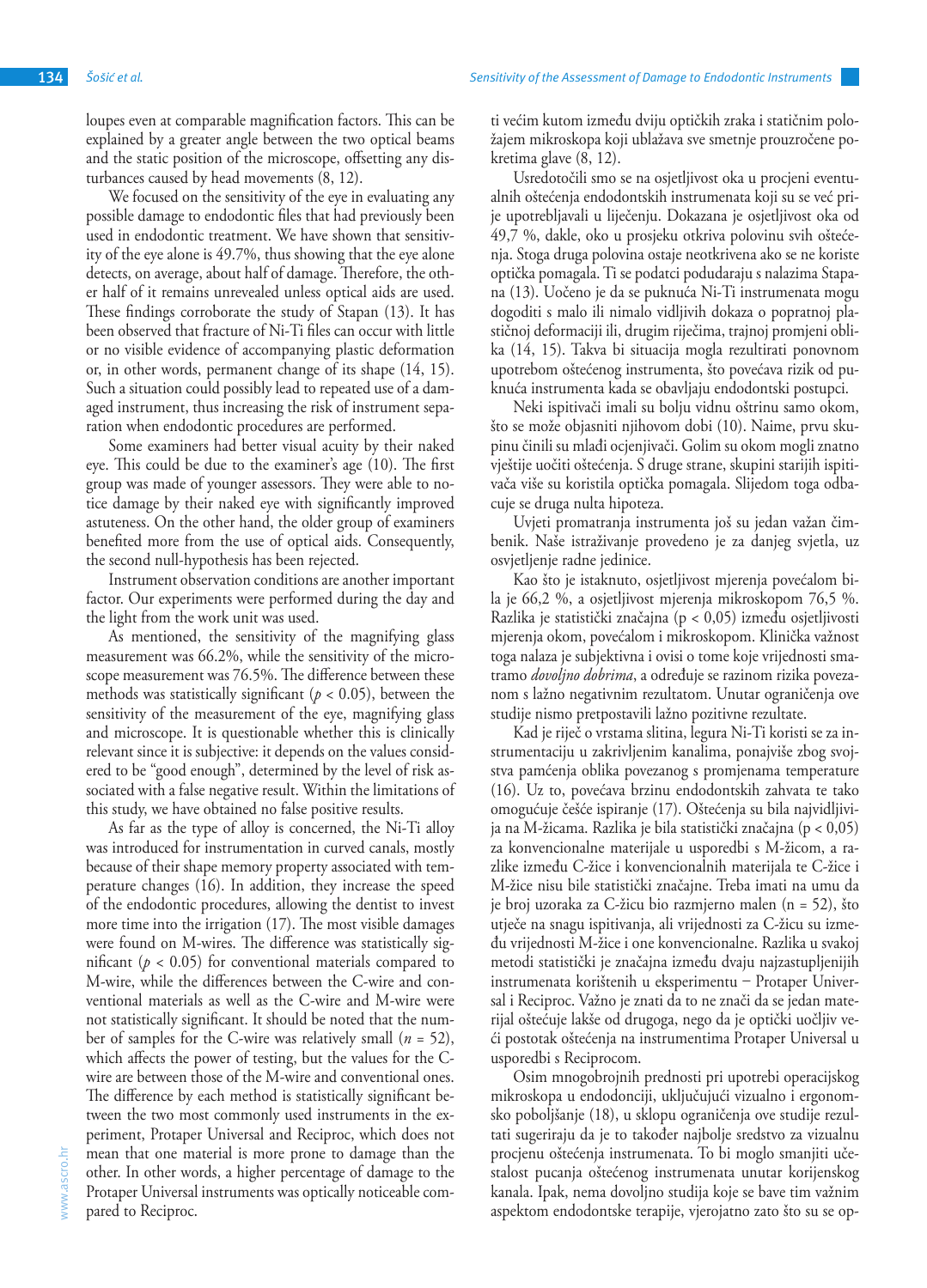Apart from the many benefits of using an operating microscope in endodontics, including visual and ergonomic enhancement (18), within the limitations of this study, the results suggest that it is the superior option for therapists to assess an endodontic file for damage. This could reduce the frequency of instrument separation inside the root canal by damaged files. Nonetheless, unexpectedly, there are hardly any studies to address this important aspect of endodontic therapy, possibly due to the relatively recent introduction of optical aids to dentistry (19). Further research is therefore needed.

#### **Conclusion**

It can be concluded that there is a significant difference between age groups in the estimation of instrument damage with younger examiners being superior to notice damage by the naked eye. Furthermore, there was a noteworthy difference in damage assessment by the naked eye compared to the assessment by optical aids. Finally, significant differences in the ease of identifying damage between the different types of engine-driven endodontic instruments were found. However, this does not necessarily imply that one type of instrument is more prone to damage than the other.

## **Acknowledgements**

The research was conducted within the Croatian Foundation for Research and Development of New Micro and Nanostructural Bioactive Materials in Dental Medicine - BIODENTMED No. IP-2018-01-1719

#### **Conflict of interest**

The authors declare no conflict of interest.

**Author's contribution: A.Š.** – Devised the idea of research; organized and conducted the research, cowrote the manuscript; **I.Š.** – cowrote and proofread the manuscript, contributed substantially to discussion; **V.B.R.** – Participated in experimental design, proofread the manuscript**; A.I.M.** – Hypotesis, Participated in experimental design, proofread the manuscript; **S.J.K**. – Participated in experimental design, proofread the manuscript; **I.M.** – Participated in experimental design, proofread the manuscript, contributed substantially to discussion

tička pomagala tek nedavno počela primjenjivati u stomatologiji (19). Zato su potrebna dodatna istraživanja.

#### **Zaključak**

Može se zaključiti da postoji značajna razlika između dobnih skupina u procjeni oštećenja instrumenta, s tim da mlađi ispitivači mogu lakše uočiti oštećenje samo okom. Nadalje, uočena je različitost u procjeni oštećenja samo okom u odnosu prema optičkim pomagalima. Konačno, pronađene su značajne razlike u lakoći prepoznavanja oštećenja između različitih vrsta strojnih endodontskih instrumenata. No to nužno ne znači da je jedna vrsta instrumenta sklonija oštećeniima od druge.

## **Zahvala**

Istraživanje je provedeno u sklopu Hrvatske zaklade za znanost – istraživačkog projekta *Istraživanje i razvoj novih mikro i nanostrukturnih bioaktivnih materijala u dentalnoj medicini* – BIODENTMED No. IP-2018-01-1719.

#### **Sukob interesa**

Autori izjavljuju da nisu bili u sukobu interesa.

**Doprinos autora: A. Š.** – osmislila ideju istraživanja, organizirala i provela istraživanje, napisala tekst; **I. Š**. – pisao i lektorirao rukopis, bitno je pridonio raspravi; **V. B. R**. – sudjelovala u eksperimentalnom dizajnu, lektorirala rukopis; **A. I. M.** – hipoteza, sudjelovala u eksperimentalnom dizajnu, lektorirala rukopis; **S. J. K**. – sudjelovala u eksperimentalnom dizajnu, lektorirala rukopis; **I. M**. – sudjelovala u eksperimentalnom dizajnu, lektorirala rukopis, znatno je pridonijela raspravi.

#### **Sažetak**

**Cilj istraživanja:** Odrediti preciznost vizualne procjene oštećenja rotirajućih i recipročnih endodontskih instrumenata vizualno i optičkim pomagalima. **Materijal i postupci:** Istraživanje su provela četiri ispitivača podijeljena u dvije dobne skupine: 1. skupina od 20 do 30 godina – n = 2 i 2. skupina od 40 do 50 godina - n = 2. Vizualno su procijenili postoje li oštećenja rotirajućih ili recipročnih endodontskih instrumenata samo okom i dvjema vrstama optičkih pomagala. Svaki ispitivač pregledao je ukupno 239 instrumenata različitih proizvođača. Svi su kalibrirali oko na novom instrumentu prije procjene oštećenja. Osjetljivost metode procjene obavljena je golim okom. Kada je instrument okom procijenjen kao oštećen, procjena je prekinuta te se instrument i dvjema drugim metodama procjene smatrao oštećenim. **Rezultati**: Pronađeno je oštećenje na 178 instrumenata. Osjetljivost procjene oštećenja okom iznosi 49,7 %, za povećala 66,2 %, a za operacijski mikroskop 76,5 %. Trima metodama procjene oštećenja dobivene su značajne razlike u osjetljivosti (p < 0,05). **Zaključak**: Zaključeno je da postoji značajna razlika između dobnih skupina u procjeni oštećenja instrumenta. Također je uočeno da se razlikuje procjena oštećenja samo okom i optičkim pomagalima. Konačno, kad je riječ o lakoći prepoznavanja oštećenja, pronađene su značajne razlike između različitih strojnih endodontskih instrumenata. No ni jedna vrsta instrumenta nije bila sklonija oštećenjima od drugih.

**Zaprimljen:** 27. prosinca 2020. **Prihvaćen:** 18. ožujka 2021.

#### **Adresa za dopisivanje**

Ivan Šalinović Sveučilište u Zagrebu Stomatološki fakultet Zavod za restaurativnu stomatologiju i endodonciju Gundulićeva 5, Zagreb isalinovic@sfzg.hr

**MeSH pojmovi:** kvar opreme **Ključne riječi:** stomatološki instrumenti, procjena oštećenja, optička pomagala